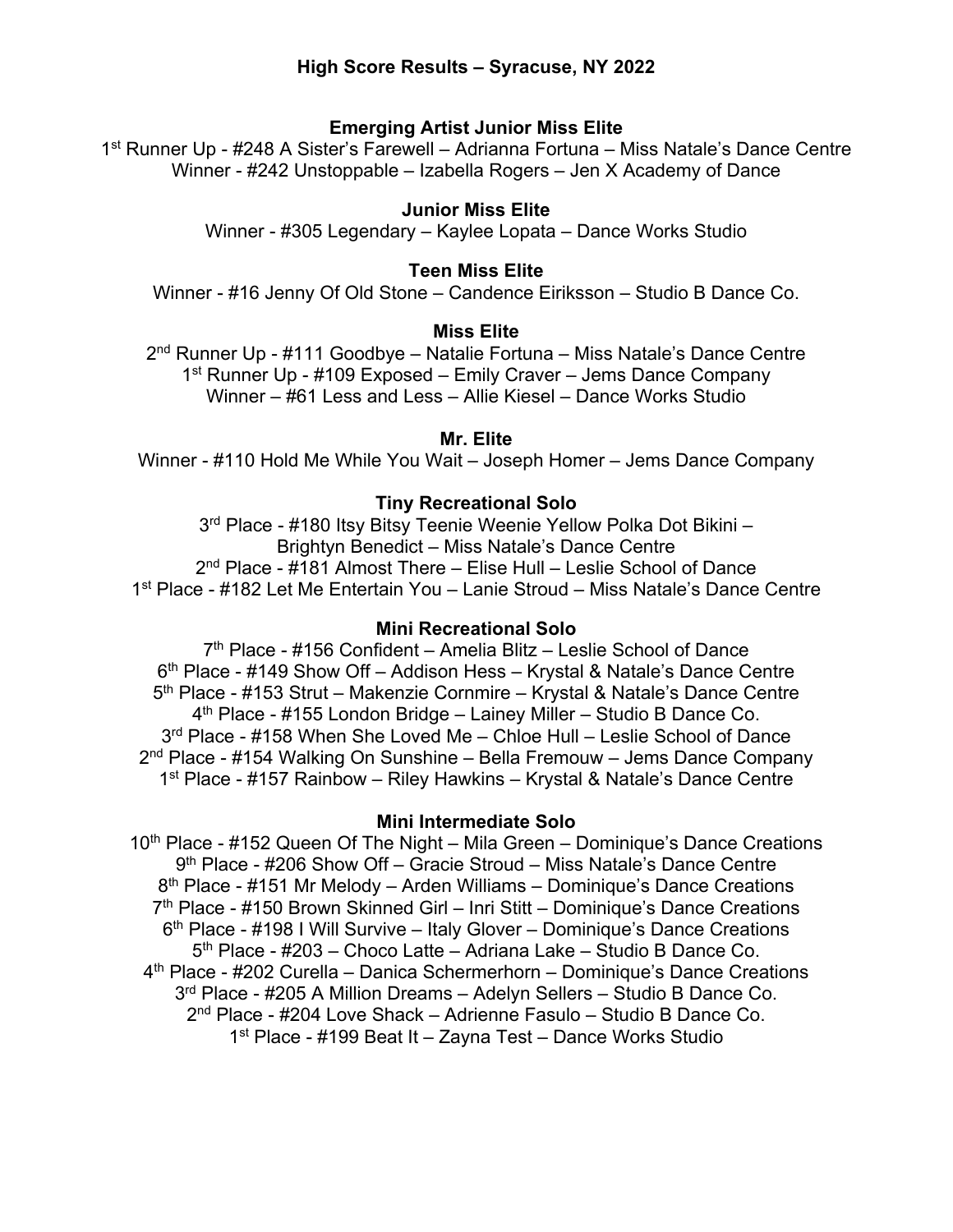## **Young Recreational Solo**

10<sup>th</sup> Place - #119 Wings – Shyanna Hill – Miss Natale's Dance Centre 9<sup>th</sup> Place - #124 Speaking French – Annabelle Christiansen – Studio B Dance Co. 8<sup>th</sup> Place - #115 Dancing with Your Ghost – Riley Fasen – Celebrations Dance Center 7<sup>th</sup> Place - #139 Fly Me To The Moon – Grayson Byrnes – Miss Natale's Dance Centre  $7<sup>th</sup>$  Place - #127 Speak Up – Peyton McKechney – Krystal & Natale's Dance Centre 6<sup>th</sup> Place - #116 Its Going Down – Macy Harter – Miss Natale's Dance Centre 5th Place - #129 Mama This Ones For You – Alise Johnston – Celebrations Dance Center 4th Place - #123 Rockin Robin – Natalee Leppard – Celebrations Dance Center 3<sup>rd</sup> Place - #134 You Say – Brihanna Williams – Jen X Academy of Dance 2nd Place - #133 Cover Me In Sunshine – Olivia O'Dell – Celebrations Dance Center 1st Place - #135 I Look To You – Cambryn Rothwell – Jen X Academy

# **Young Intermediate Solo**

10<sup>th</sup> Place - #230 Mean Girls – Savannah Redmonds – Mary Lourdes Academy of Dance 9<sup>th</sup> Place - #227 Brave – Mila Kotary – Mary Lourdes Academy of Dance 9<sup>th</sup> Place - #235 Baby Mine – Lily Fancher - Studio B Dance Co 8th Place –#246 Pon De Replay – Gianna Giammarco – Leslie School of Dance  $7<sup>th</sup>$  Place - #247 I Look Good – Landon Northup – Dominique's Dance Creations 6th Place - #221 Heaven Must Be Missing An Angel – Lauren Bull- Studio B Dance Co. 5<sup>th</sup> Place – #243 Blame It On The Boogie – Gia Zegarelli – Dance Works Studio 4th Place - #248 A Sister's Farewell – Adrianna Fortuna – Miss Natale's Dance Centre 3rd Place - #242 Unstoppable – Izabella Rogers – Jen X Academy of Dance 2<sup>nd</sup> Place - #243 Somewhere Only We Know – Samantha Spagnola – Studio B Dance Co. 1st Place - #241 Don't Rain On My Parade – Ava Digirolomo – Studio B Dance Co.

# **Young Competitive Solo**

10<sup>th</sup> Place - #275 Unsteady – Giada Testa – Dance Works Studio 9th Place - #282 Human – Reese Pesarek – Studio B Dance Co. 8th Place - #281 Runaway – Allison Knapp – Studio 365 Athletic Arts  $7<sup>th</sup>$  Place - #298 You Say – Brenna Laverty – Dance Works Studio 6th Place - #284 Ice Me Out – Harmoni Fuller – Dominique's Dance Creations 5th Place – #310 Welcome Back – Giovanna Redfearn – Dominique's Dance Creations 4th Place - #301 Proud – Mia Digirolomo – Studio B Dance Co. 4th Place - #302 Blank Page – Keira Bennett – Studio B Dance Co. 3rd Place - #283 Hostage – Reese Finn – Studio 365 Athletic Arts 2nd Place - #305 Legendary – Kaylee Lopata – Dance Works Studio 1st Place - #308 Workin' Day And Night – Sofia Adams – Mary Lourdes Academy of Dance

# **Teen Recreational Solo**

6<sup>th</sup> Place - #384 My Future – Jamie Fasen – Celebrations Dance Center 5th Place - #385 Get Down – Arianna Camacho – Miss Natale's Dance Centre 4th Place - #380 IDK – Hannah Niles – Celebrations Dance Center 3rd Place - #386 Roxie – Miranda Smith – Jen X Academy of Dance 2nd Place - #383 Half Light – Josie Capelletti – Studio B Dance Co. 1<sup>st</sup> Place - #382 Move Your Body – Megan Tyler – Miss Natale's Dance Centre

# **Teen Intermediate Solo**

10<sup>th</sup> Place - #342 I Gave You All – Aubrey Nash – Studio B Dance Co. 9th Place - #343 Hit And Run – Noelle Harpster – Leslie School of Dance 8<sup>th</sup> Place - #348 My Jesus – Sarah Wilson – Miss Natale's Dance Centre 7th Place - #346 Creep – Ellie Stimson – Leslie School of Dance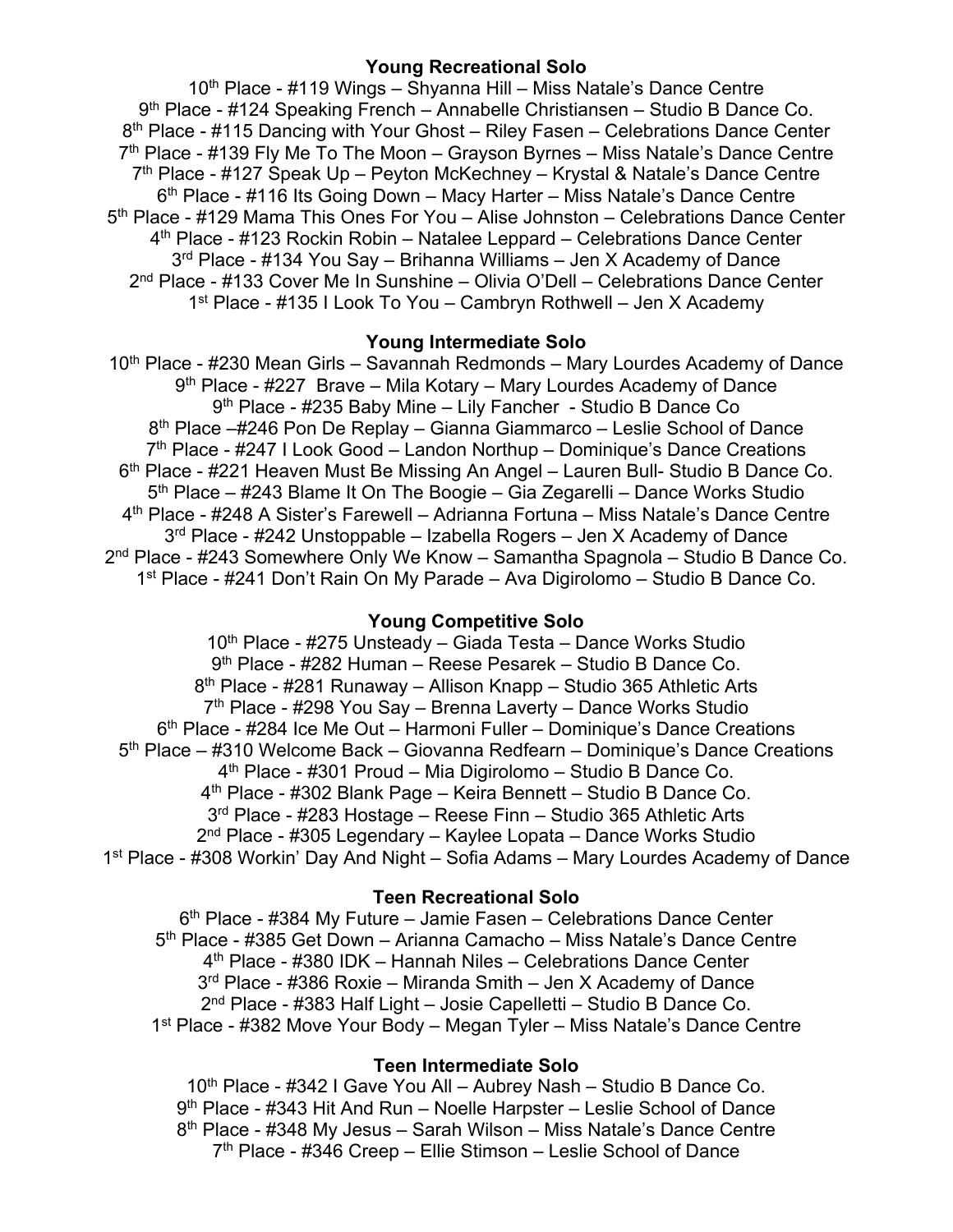6th Place - #351 Lovely – Hannah Putnam – Studio B Dance Co. 5<sup>th</sup> Place - #345 Confident – Makenzie Gardiner – Miss Natale's Dance Centre  $4<sup>th</sup>$  Place - #344 In This Shirt – Kassidy Cole – Miss Natale's Dance Centre 4th Place - #350 Impossible – Gianna Caimano – Studio B Dance Co. 3<sup>rd</sup> Place - #357 Ring Them Bells – Gracie Henning – Studio B Dance Co.  $2<sup>nd</sup>$  Place - #358 Don't Rain On My Parade – Reagan Allen – Jen X Academy of Dance 1st Place - #353 Read All About It – Adisynne Meyers – Jen X Academy of Dance

## **Teen Competitive Solo**

10<sup>th</sup> Place - #52 Under The Table – Paige Keegan – Stage Door Performing Arts Center 9<sup>th</sup> Place - #23 Shake The Room - Solomon Purkins - Studio B Dance Co. 8<sup>th</sup> Place - #5 We Are The Ones - Jaelyn Gentile - Dance Works Studio 7<sup>th</sup> Place - #25.1 Do You Know Me – Alana Doyle – Studio B Dance Co. 6<sup>th</sup> Place - #30 Burlesque – Arianna Piazza – Mary Lourdes Academy of Dance 5<sup>th</sup> Place - #18 What Have I Done – Mary Fiello – Studio B Dance Co. 4th Place - #45 Believe – Ella Cook – Studio B Dance Co. 3<sup>rd</sup> Place - #6 The Secret History – Ella Clive – Dance Works Studio  $2<sup>nd</sup>$  Place - #49 Listen – Hailey Adams – Jen X Academy of Dance 1st Place - #16 Jenny Of Old Stone – Cadence Eiriksson – Studio B Dance Co.

## **Senior Recreational Solo**

3<sup>rd</sup> Place - #490 No Words – Emma Heiman – Miss Natale's Dance Centre 2nd Place - #491 Crazy – Riley Nagle – Miss Natale's Dance Centre 1st Place - #489 Jealous – Reid Morton – Celebrations Dance Center

#### **Senior Intermediate Solo**

9<sup>th</sup> Place - #455 Keep Me Alive – Morgan Hanna – Miss Natale's Dance Centre 8<sup>th</sup> Place - #454 Hang On A Little Longer – Alexia Blitz – Leslie School of Dance  $7<sup>th</sup>$  Place - #457 I'm Still Standing – Kyra Griffiths – Mary Lourdes Academy of Dance 6th Place - #451 Mean Girl – Braelynne Potter – Miss Natale's Dance Centre 5<sup>th</sup> Place - #444 Dead In The Water – Kayliegh Camacho – Miss Natale's Dance Centre 4th Place - #455.1 Breathe - Emily Henchen – Miss Natale's Dance Centre 3<sup>rd</sup> Place - #448 Hot - Camille Young - Studio B Dance Co. 2<sup>nd</sup> Place - #456 Cooler Than Me – Alyson French – Miss Natale's Dance Centre 1<sup>st</sup> Place - #449 Omg - Bailey Daniels-Merrill - Stage Door Performing Arts Center

# **Senior Competitive Solo**

10<sup>th</sup> Place -#72 Eight – Hayley Breen – Studio 365 Athletic Arts 9th Place - #88 It's All Coming Back – Lily Debejian – Studio B Dance Co. 8<sup>th</sup> Place - #109 Exposed – Emily Craver – Jems Dance Company 7<sup>th</sup> Place - #69 I Never Dreamed You'd Leave In Summer – Mikayla Avery – Studio B Dance Co. 6th Place - #101 Improv – Makenna Davis – Studio B Dance Co. 5th Place - #66 Broken – Sierra Gauthier – Studio B Dance Co.  $4<sup>th</sup>$  Place - #67 My Way – Sophia Greene – Studio B Dance Co.  $3<sup>rd</sup>$  Place - #103 After – Alexa Canfield – Jen X Academy of Dance 2nd Place - #68 Ode To A Love Lost – Madison Bautista – Studio B Dance Co. 1st Place - #61 Less and Less – Allie Kiesel – Dance Works Studio

# **Adult Competitive Solo**

1st Place - #457.1 Devil – Steffani Dipilato – Krystal & Natale's Dance Centre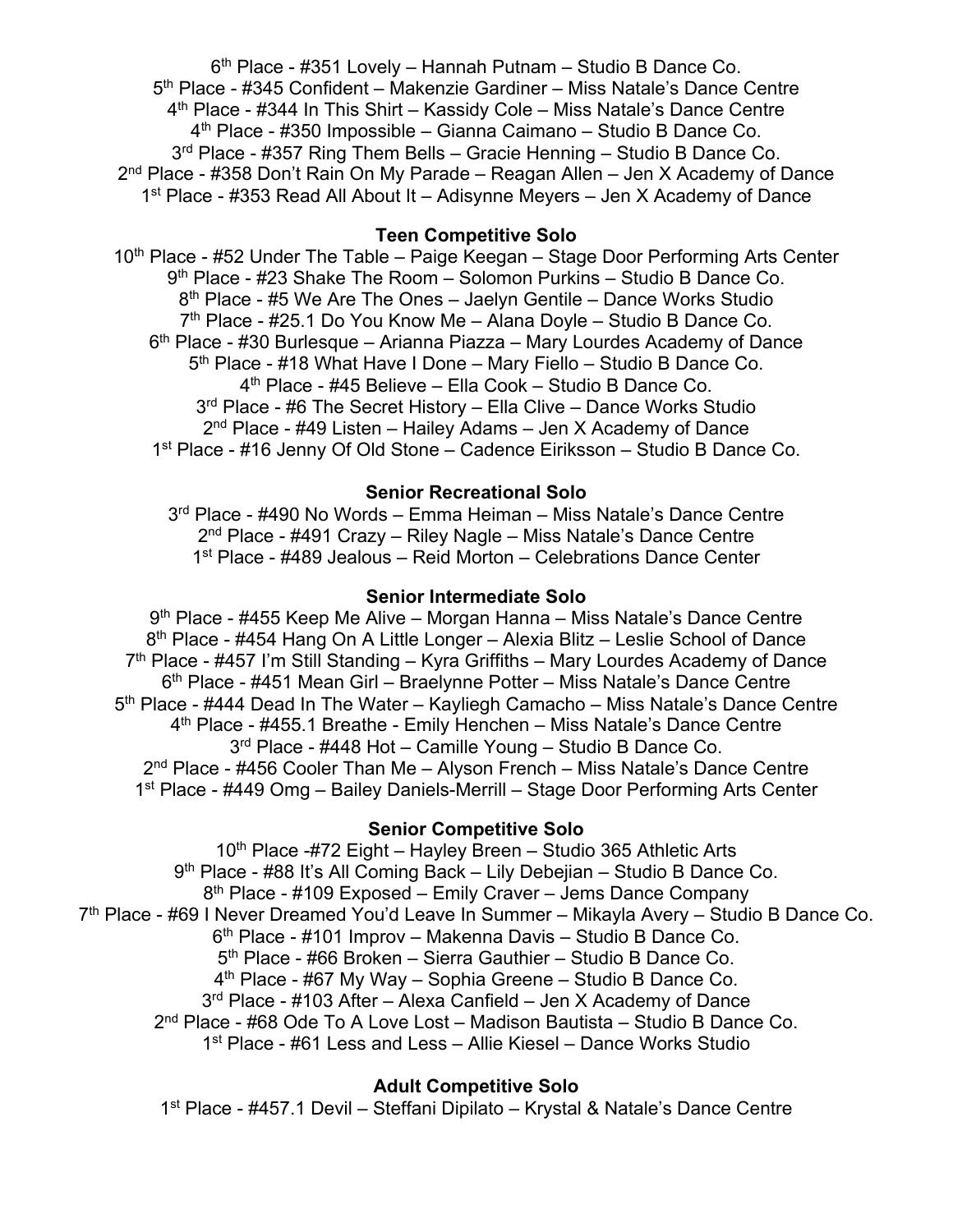## **Mini Intermediate Duo/Trio**

6th Place - #144 Fly – Studio B Dance Co. 5<sup>th</sup> Place - #146 As Real As You And Me – Dominique's Dance Creations 4<sup>th</sup> Place - #166 TLC – Dominique's Dance Creations 3<sup>rd</sup> Place - #142 Poppin – Dominique's Dance Creations 2<sup>nd</sup> Place - #145 Jazzanova – Dance Works Studio 1st Place - #143 Hit Me With Your Best Shot – Studio B Dance Co.

# **Young Recreational Duo/Trio**

6<sup>th</sup> Place - #174 Movement – Celebrations Dance Center 5<sup>th</sup> Place - #177 Big Finish – Celebrations Dance Studio 4<sup>th</sup> Place - #173.1 3 Blind Mice - Stage Door Performing Arts Center 3rd Place - #179 Fight Song – Krystal & Natale's Dance Centre 2<sup>nd</sup> Place - #178 All About Me – Celebrations Dance Center 1st Place - #175 Now I'm Following You – Krystal & Natale's Dance Centre

# **Young Intermediate Duo/Trio**

10<sup>th</sup> Place - #264.1 Hot Stuff – The Dance Studio Camillus 9th Place - #264 Heartbreaker – Leslie School of Dance 8<sup>th</sup> Place - #271.1 Faith – The Dance Studio Camillus 7<sup>th</sup> Place - #267 Don't You Worry Child – Studio B Dance Co. 6th Place - #254 Cheek To Cheek – Miss Natale's Dance Centre 5th Place - #265 Bridge Over Troubled Water – Dance Works Studio 4th Place - #269 Gaston – Leslie School of Dance 3rd Place - #271 Rock This Joint – Dance Works Studio 2<sup>nd</sup> Place - #261 Friend Like Me – Mary Lourdes Academy of Dance 1<sup>st</sup> Place - #263 Move – Studio B Dance Co.

# **Young Competitive Duo/Trio**

10<sup>th</sup> Place - #277 Say My Name – Dominique's Dance Creations 9th Place - #333 Yesterday – Studio B Dance Co. 8th Place - #332 – Poison – Studio B Dance Co. 7th Place - #321 Always Remember Us This Way – Studio B Dance Co. 6th Place - #336.1 Fields Of Gold – Studio B Dance Co. 5<sup>th</sup> Place - #337 Better Days - Studio B Dance Co. 4th Place - #291 Shake Senora – Studio B Dance Co. 3rd Place - #286 Rescue – Dance Works Studio 2<sup>nd</sup> Place - #325 Dem Beats – Dominique's Dance Creations 1<sup>st</sup> Place - #285 This Is Not The End – Studio B Dance Co.

# **Teen Recreational Duo/Trio**

4th Place - #364 Lost Without You – Celebrations Dance Center 3<sup>rd</sup> Place - #363 The Build Up – Celebrations Dance Center 2nd Place - #367 Life's A Happy Song – Miss Natale's Dance Centre 1st Place - #365 Clouds – Studio B Dance Co.

## **Teen Intermediate Duo/Trio**

4th Place - #373 You're The One That I Want – Miss Natale's Dance Centre 3<sup>rd</sup> Place - #336 Underneath My Skin – Stage Door Performing Arts Center 2<sup>nd</sup> Place - #369 The Other Side – Jen X Academy of Dance 1st Place - #375 Wake Me Up Before You Go – Studio B Dance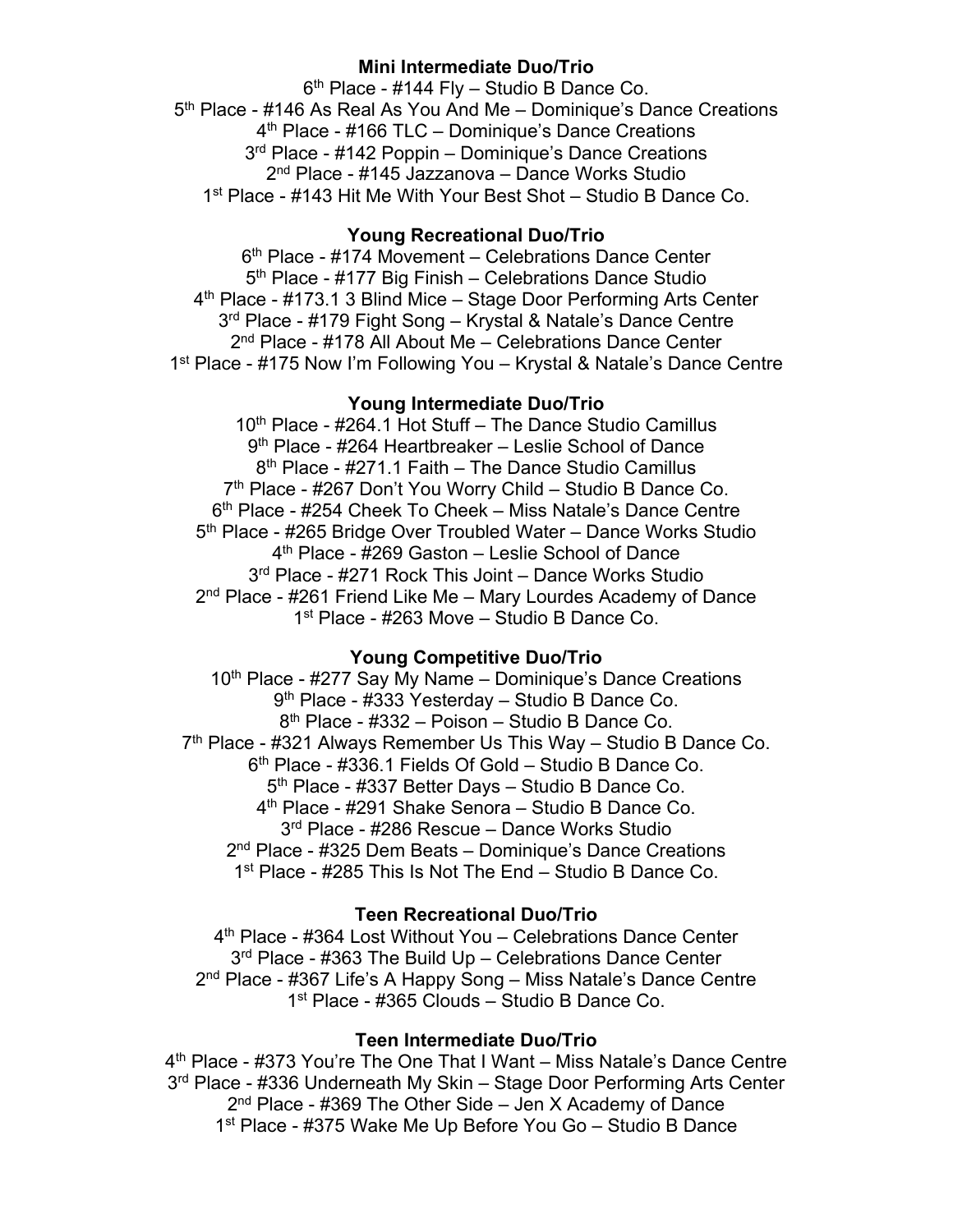## **Teen Competitive Duo/Trio**

10<sup>th</sup> Place - #399 Burnin Up – Mary Lourdes Academy of Dance 9th Place - #404 Your Song – Mary Lourdes Academy of Dance 9th Place - #396 Flesh And Bone – Studio B Dance Co. 8th Place - #389 I Lived – Dance Works Studio 7<sup>th</sup> Place - #398 Outnumbered - Studio B Dance Co. 6<sup>th</sup> Place - #387 Weight In Gold – Dance Works Studio 5<sup>th</sup> Place - #388 Hit The Road Jack – Mary Lourdes Academy of Dance 4th Place - #405 Halo – Studio B Dance Co. 3rd Place - #381 Breezeblocks – Dance Works Studio 3<sup>rd</sup> Place - #394 Angels – Studio B Dance Co. 2<sup>nd</sup> Place - #390 The Cave – Studio B Dance Co. 1<sup>st</sup> Place - #395 I'll Be Seeing You - Studio B Dance Co.

## **Senior Intermediate Duo/Trio**

1<sup>st</sup> Place - #494 Cure For Me – Miss Natale's Dance Centre

## **Senior Competitive Duo/Trio**

10<sup>th</sup> Place - #439 The Leaving Song – Miss Natale's Dance Centre 9th Place - #431 So Will I – Studio B Dance Co. 8<sup>th</sup> Place - #428 When The Party's Over - Studio B Dance Co. 7<sup>th</sup> Place - #422 Bedshaped Dance Works Studio  $6<sup>th</sup>$  Place - #441 Cut The World – Studio B Dance Co. 5<sup>th</sup> Place - #425 Help Me Live - Studio B Dance Co. 4<sup>th</sup> Place - #433 Romeo And Juliet – Jems Dance Company 3<sup>rd</sup> Place - #427 Swim Good – Studio B Dance Co.  $2<sup>nd</sup>$  Place - #429 Is That Alright – Jems Dance Company 1st Place- #435 Piano Man – Studio B Dance Co.

## **Tiny Recreational Small Group**

 $4<sup>th</sup>$  Place - #211 What If I Shine – The Dance studio Camillus 3rd Place - #210 Get Your Sparkle On – Krystal & Natale's Dance Centre 2<sup>nd</sup> Place - #208 Cupcake Social – Miss Natale's Dance Centre 1st Place - #209 Another Cha Cha – Dance Works Studio

### **Mini Recreational Small Group**

2<sup>nd</sup> Place - #172 Ease On Down The Road – Leslie School of Dance 1<sup>st</sup> Place - #173 Fuego – Miss Natale's Dance Centre

## **Mini Intermediate Small Group**

 $10<sup>th</sup>$  Place - #160 5 6 7 8 – Mary Lourdes Academy of Dance 9th Place - #169 Chapel of Love – Studio B Dance Co. 8<sup>th</sup> Place - #167 What The World Need Now – Mary Lourdes Academy of Dance  $7<sup>th</sup>$  Place - #168 The Dirty Boogie – Dance Works Studio 6th Place - #159 Tell Him – Studio B Dance Co 5<sup>th</sup> Place - #161 Move – Dominique's Dance Creations 4th Place - #164 Little Sparrow – Studio B Dance Co. 3rd Place - #163 Mic Check – Dance Works Studio 2<sup>nd</sup> Place - #176 Finding Neverland – Dominique's Dance Creations 1st Place - #171 Busta Babies – Dominique's Dance Creations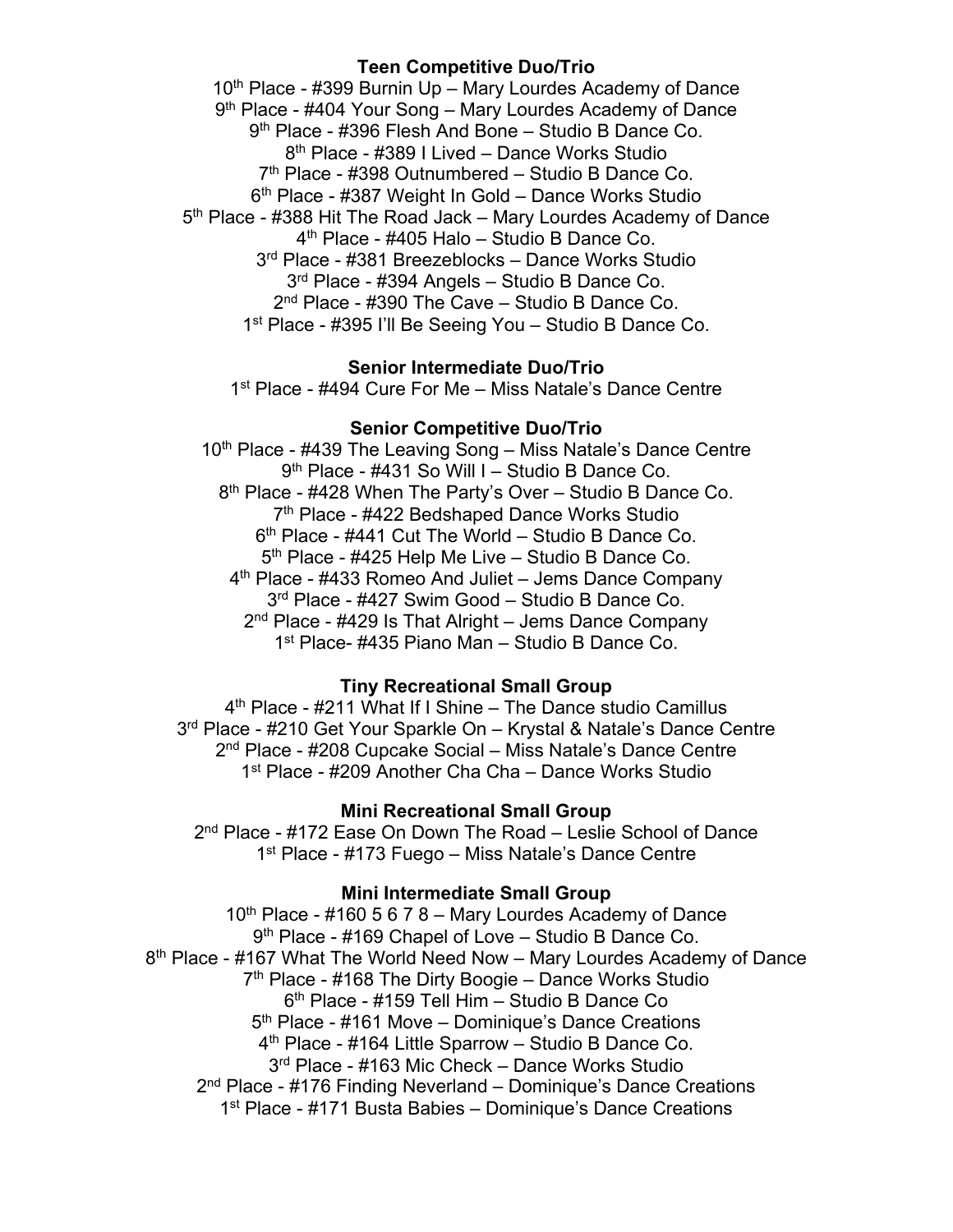# **Young Recreational Small Group**

10<sup>th</sup> Place - #183 Outer Space – Celebrations Dance Center 10th Place - #196 Landslide – Leslie School of Dance 9<sup>th</sup> Place - #188 Puttin On The Ritz – Celebrations Dance Center 8<sup>th</sup> Place - #193 We're Gonna Be Friends – Celebrations Dance Center  $7<sup>th</sup>$  Place - #190 9-5 – Leslie School of Dance 6<sup>th</sup> Place - #187 Tangled Up – Celebrations Dance Center 5th Place - #186 Let's Hear It For The Boy- Krystal & Natale's Dance Centre 4th Place - #194 We Go On – Celebrations Dance Center 3<sup>rd</sup> Place - #165 Rain – Celebrations Dance Center 2<sup>nd</sup> Place - #192 Ooh Child – Celebrations Dance Center 1<sup>st</sup> Place - #197 Born To Hand Jive – Joan Condlin's Liverpool School of Dance

# **Young Intermediate Small Group**

10<sup>th</sup> Place - #256 Coming Home – Stage Door Performing Arts Center 9th Place - #252 Something New – Stage Door Performing Arts Center 8<sup>th</sup> Place - #251.1 Confident – The Dance Studio Camillus  $7<sup>th</sup>$  Place - #251 Sir Duke – Mary Lourdes Academy of Dance  $6<sup>th</sup>$  Place - #257.1 Where's My Love – The Dance Studio Camillus 5<sup>th</sup> Place - #250 Voices of Savannah – Dance Works Studio 4th Place - #249 Girls – Studio B Dance Co. 3<sup>rd</sup> Place - #258 Gonna Fly Now – Dance Works Studio 2<sup>nd</sup> Place - #257 Winter Song - Studio B Dance Co. 1st Place - #253 Moondance – Studio B Dance Co.

## **Young Competitive Small Group**

10th Place - #320 Control – Studio B Dance Co. 9<sup>th</sup> Place - #293 The Safety Dance – Dance Works Studio 8<sup>th</sup> Place - #279 It Had Better Be Tonight – Dance Works Studio 7th Place - #326 All Aboard – Dance Works Studio 6th Place - #330 Rubric – Dance Works Studio 5th Place - #312 Judas – Studio B Dance Co. 4th Place - #331 Sister Act – Dominique's Dance Creations 3<sup>rd</sup> Place - #315 Janet – Dominique's Dance Creations 2<sup>nd</sup> Place - #278 Something Like This - Studio B Dance Co. 1<sup>st</sup> Place - #318 Embers – Dance Works Studio

# **Teen Recreational Small Group**

3<sup>rd</sup> Place- #413 Teen Spirit – Celebrations Dance Center 2<sup>nd</sup> Place - #417 Finding Hope – Celebrations Dance Center 1<sup>st</sup> Place - #408 Down – Celebrations Dance Center

# **Teen Intermediate Small Group**

6<sup>th</sup> Place - #370 I Wrote The Book – Stage Door Performing Arts Center 5<sup>th</sup> Place - #372 Bad Influence – Leslie School of Dance 4<sup>th</sup> Place - #374 Eye Of The Tiger – Stage Door Performing Arts Center 3<sup>rd</sup> Place - #371 Love On Top - Studio B Dance Co. 2nd Place - #377 Carry You – Leslie School of Dance 1<sup>st</sup> Place - #376 This Will Be The Day - Studio B Dance Co.

**Teen Competitive Small Group**

10<sup>th</sup> Place - #460 Tidal – Dance Works Studio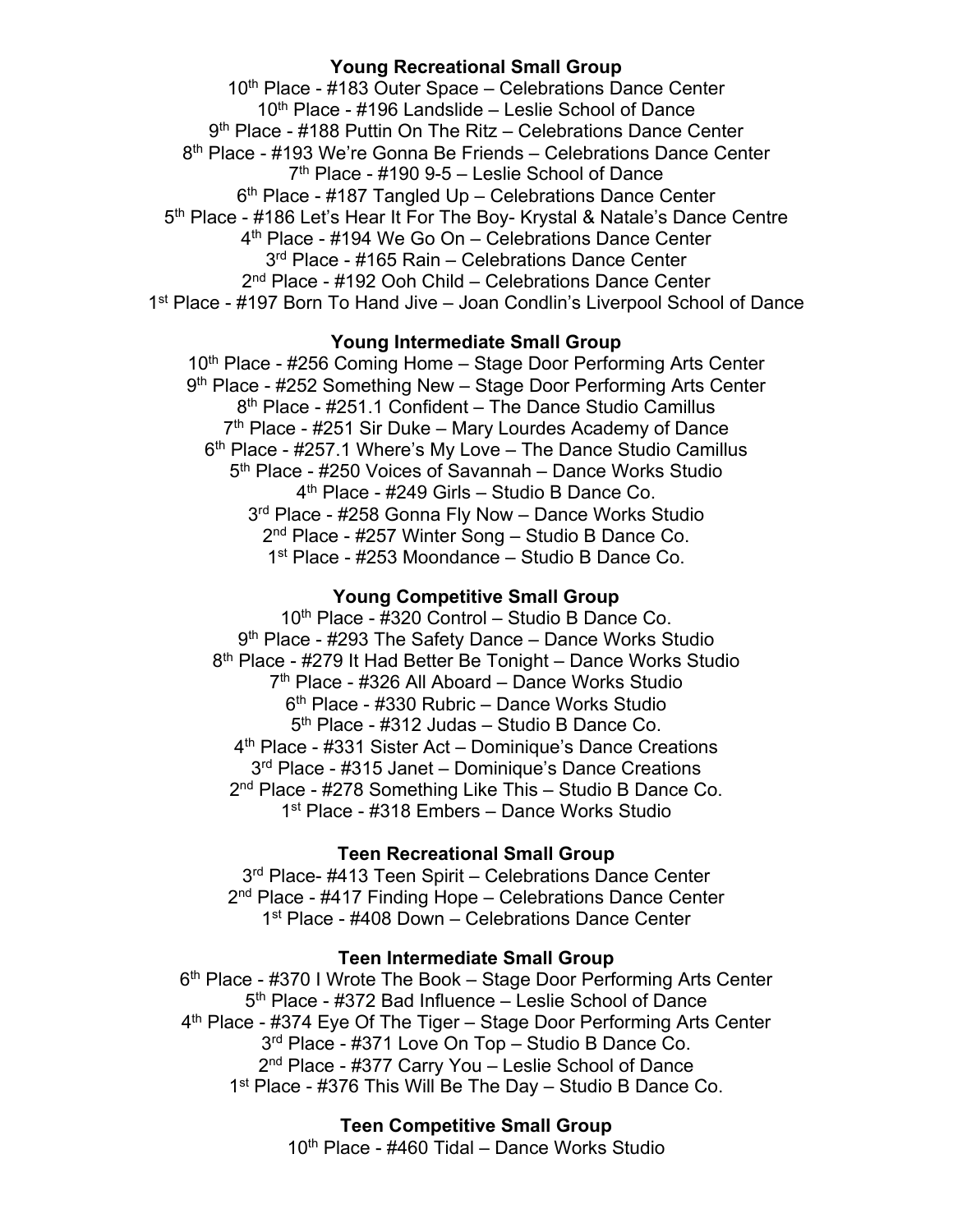9<sup>th</sup> Place - #467 Sonder – Studio B Dance Co. 8th Place - #479 Joanne – Studio B Dance Co.  $7<sup>th</sup>$  Place - #485 Bach Variations – Dance Works Studio 6<sup>th</sup> Place - #480 Zeus And Poseidon – Dance Works Studio 5<sup>th</sup> Place - #463 The Night We Met – Studio B Dance Co. 4th Place - #470 The Fire – Dance Works Studio 3<sup>rd</sup> Place - #464 Last Words – Dance Works Studio 2nd Place - #476 Colorblind – Dance Works Studio 1st Place - #495 Piano Man – Dance Works Studio

## **Senior Recreational Small Group**

1<sup>st</sup> Place - #416 Man Eater – Miss Natale's Dance Centre

## **Senior Competitive Small Group**

 $7<sup>th</sup>$  Place - #493 End Of Time – Studio B Dance Co. 6th Place - #453 Red – Studio B Dance Co. 5th Place - #471 Open Arms – Studio B Dance Co. 4<sup>th</sup> Place - #459 Hometown Glory - Studio B Dance Co. 3<sup>rd</sup> Place - #483 Brother – Studio B Dance Co. 2<sup>nd</sup> Place - #496 Woman - Studio B Dance Co. 1<sup>st</sup> Place - #492 Ending – Studio B Dance Co.

#### **Tiny Recreational Large Group**

2<sup>nd</sup> Place - #170 Bathing Beauty – Celebrations Dance Center 1<sup>st</sup> Place - #162 I Belong – Celebrations Dance Center

#### **Mini Recreational Large Group**

2nd Place - #141 Surfs Up – Studio B Dance Co. 1<sup>st</sup> Place - #125 Hot Hot Hot – Studio B Dance Co.

#### **Young Recreational Large Group**

2<sup>nd</sup> Place - #148 Cruisin' For A Bruisin – Celebrations Dance Center 1<sup>st</sup> Place - #147 Tea Party – Miss Natale's Dance Centre

## **Young Intermediate Large Group**

3<sup>rd</sup> Place - #213 Microphone – Mary Lourdes Academy of Dance 2<sup>nd</sup> Place - #212 Where's Your Head At – Dance Works Studio 2<sup>nd</sup> Place - #218 Unbreakable – Mary Lourdes Academy of Dance 1<sup>st</sup> Place - #217 Stand By Me – Dance Works Studio

#### **Teen Recreational Large Group**

1st Place - #360 Burn It Up – Miss Natale's Dance Centre

#### **Teen Intermediate Large Group**

2<sup>nd</sup> Place - #378 Villains - Stage Door Performing Arts Center 1st Place - #362 I Wanna Be Evil – Stage Door Performing Arts Center

## **Teen Competitive Large Group**

5<sup>th</sup> Place - #415 Edge of Seventeen – Studio B Dance Co. 4th Place - #319 The Business – Studio B Dance Co. 3<sup>rd</sup> Place - #418 Missing You – Mary Lourdes Academy of Dance 2<sup>nd</sup> Place - #414 Queen Bee – Mary Lourdes Academy of Dance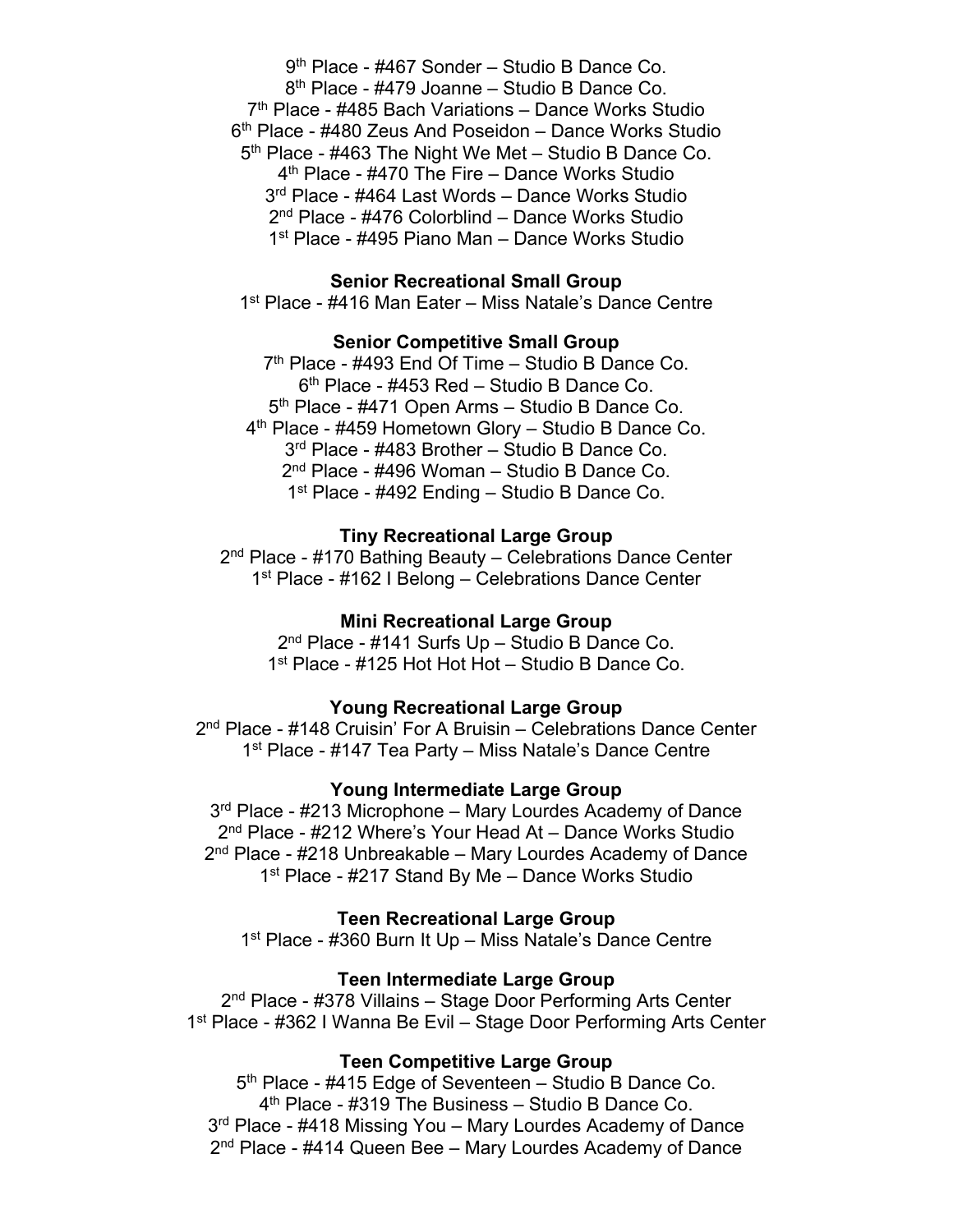1<sup>st</sup> Place – #411 I'm Not Going There – Studio B Dance Co.

## **Senior Intermediate Large Group**

2<sup>nd</sup> Place - #421 Steam Heat – Natale's Dance Centre 1<sup>st</sup> Place - #447 Amen - Miss Natale's Dance Centre

## **Senior Competitive Large Group**

4<sup>th</sup> Place - #420 Allegretto - Studio B Dance Co. 3rd Place - #358 Be Italian – Studio B Dance Co. 2<sup>nd</sup> Place - #450 Unchained Melody - Studio B Dance Co. 1st Place - #446 Landslide – Studio B Dance Co.

## **Young Intermediate Line**

1st Place - #272 You Will Be Found – Studio B Dance Co.

## **Teen Competitive Line**

3<sup>rd</sup> Place - #361 Are You Live - Studio B Dance Co. 2<sup>nd</sup> Place - #338 An Evening I Will Not Forget - Studio B Dance Co. 1st Place - #368 Conversations In The Dark – Studio B Dance Co.

#### **Teen Competitive Production**

1<sup>st</sup> Place - #379 Stairway to Heaven – Dance Works Studio

## **Judge Choice Awards**

**Outstanding Entertainment -** #23 Shake The Room – Studio B Dance Co **Outstanding Entertainment -** #80 Feeling Good – Jen X Academy of Dance **Outstanding Entertainment -** #208 Cupcake Social – Miss Natales Dance Centre **Outstanding Entertainment** - #220.1 Super Bad – Dominique's Dance Creations **Outstanding Entertainment** - #311 Sushi – Studio B Dance Co **Outstanding Entertainment** – #378 Villians – Stage Door Performing Arts Center **Outstanding Entertainment - #475 It's A Man's World – Leslie School of Dance Showmanship –** #30 Burlesque – Mary Lourdes Academy of Dance **Showmanship -** #98 Ring Them Bells – Miss Natale's Dance Centre **Showmanship -** #199 Beat It – Dance Works Studio **Showmanship –** #261.1 Britney Mix – The Dance Studio Camillus **Showmanship -** #322 Rich Girl – Mary Lourdes Academy of Dance **Showmanship -** #417 Finding Hope – Celebrations Dance Center **Showmanship -** #481 America – Joan Condlin's Liverpool School of Dance **Technical Excellence** – #48 Unconditionally- Studio B Dance Co **Technical Excellence -** #61 Less and Less – Dance Works Studio **Technical Excellence-** #143 Hit Me With Your Best Shot – Studio B Dance Co. **Technical Excellence** – #248 A Sister's Farewell – Miss Natale's Dance Centre **Technical Excellence** - #318 Embers – Dance Works Studio **Technical Excellence** – #388 Hit The Road Jack – Mary Lourdes Academy of Dance **Technical Excellence-** #476 Colorblind – Dance Works Studio **Emotional Execution** – #49 Listen – Jen X Academy of Dance **Emotional Execution** – #109 Exposed – Jems Dance Company **Emotional Execution -** #135 I Look To You – Jen X Academy of Dance **Emotional Execution** – #256 Coming Home – Stage Door Performing Arts Center **Emotional Execution** - #281 Runaway – Studio 365 Athletic Arts **Emotional Execution** - #411 I'm Not Going There – Studio B Dance Co **Emotional Execution-** #429 Is That Alright – Jems Dance Company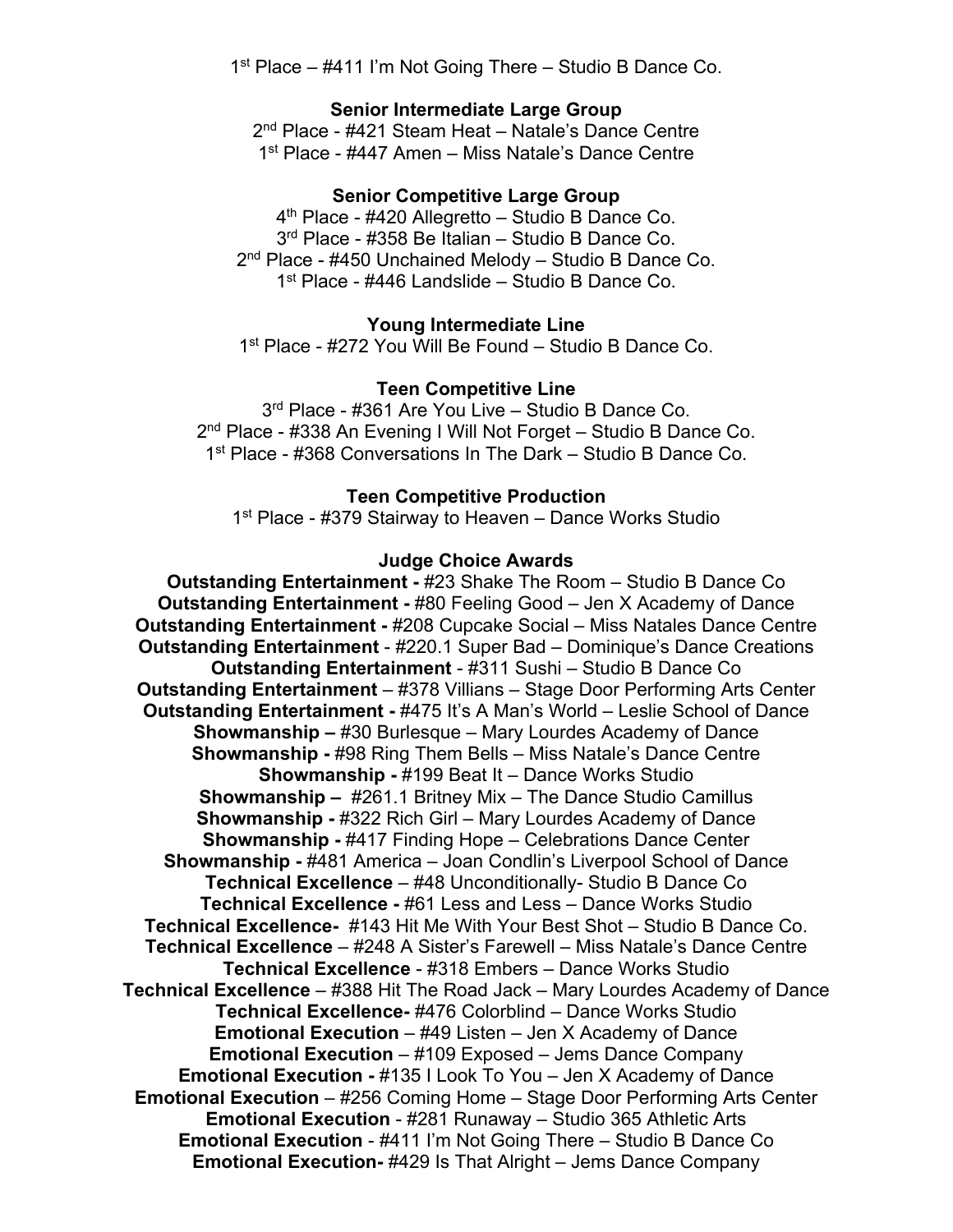**Outstanding Choreography -** #5 We Are The Ones – Dance Works Studio **Outstanding Choreography -** #68 Ode To A Love Lost – Studio B Dance Co **Outstanding Choreography -** #142 Poppin – Dominique's Dance Creations **Outstanding Choreography -** #257 Winter Song – Studio B Dance Co **Outstanding Choreography -** #315 Janet – Dominque's Dance Creations **Outstanding Choreography -** #379 Stairway To Heaven – Dance Works Studio **Outstanding Choreography-** #446 Landslide – Studio B Dance Co

**ADCC Studio of Excellence Award** – Mary Lourdes Academy of Dance

# **Overall High Point**

**Student Choreography -** #104 My Ordinary Life – Allie Kiesel – Dance Works Studio

**Recreational Solo/Duo/Trio** - #135 I Look To You – Cambryn Rothwell – Jen X Academy of Dance **Recreational Group/Line/Production** - #360 Burn It Up – Miss Natale's Dance Centre

**Intermediate Solo/Duo/Trio** - #241- Don't Rain On My Parade – Ava Digirolomo – Studio B Dance Co.

**Intermediate Group/Line/Production - #272 You Will Be Found - Studio B Dance Co.** 

**Competitive Solo/Duo/Trio** - #61 Less and Less – Allie Kiesel – Dance Works Studio **Competitive Group/Line/Production** - #379 Stairway To Heaven – Dance Works Studio #368 Conversations In The Dark – Studio B Dance Co.

# **Artistic Adventures**

#1 Run Cried The Crawling – Dance Works Studio #18 What Have I Done – Studio B Dance Co #29 Black and Gold – Mary Lourdes Academy of Dance #45 Believe – Studio B Dance Co #52 Under The Table – Stage Door Performing Arts Center #68 Ode To A Love Lost – Studio B Dance Co #94 I Can't Let Go – Studio B Dance Co #96 Broken – Jen X Academy of Dance #100 White Ferrari – Dance Works Studio #110 Hold Me While You Wait – Jems Dance Company #124 Speaking French – Studio B Dance Co #139 Fly Me To The Moon - Miss Natale's Dance Centre #151 Mr Melody – Dominique's Dance Creations #173.1 3 Blind Mice – Stage Door Performing Arts Center #200 Mambo Italiano – Dance Works Studio #205 A Million Dreams – Studio B Dance Co #221 Heaven Must Be Missing An Angel – Studio B Dance Co #234 Somewhere Only We Know – Studio B Dance Co #237 Faded – Leslie School of Dance #256 Coming Home – Stage Door Performing Arts Center #258 Gonna Fly Now – Dance Works Studio #261 Friend Like Me – Mary Lourde's Academy of Dance #281 Runaway – Studio 365 Athletic Arts #288 Gold Watch – Mary Lourde's Academy of Dance #301 Proud – Studio B Dance Co #318 Embers – Dance Works Studio #327 Simply Irresistible – Studio B Dance Co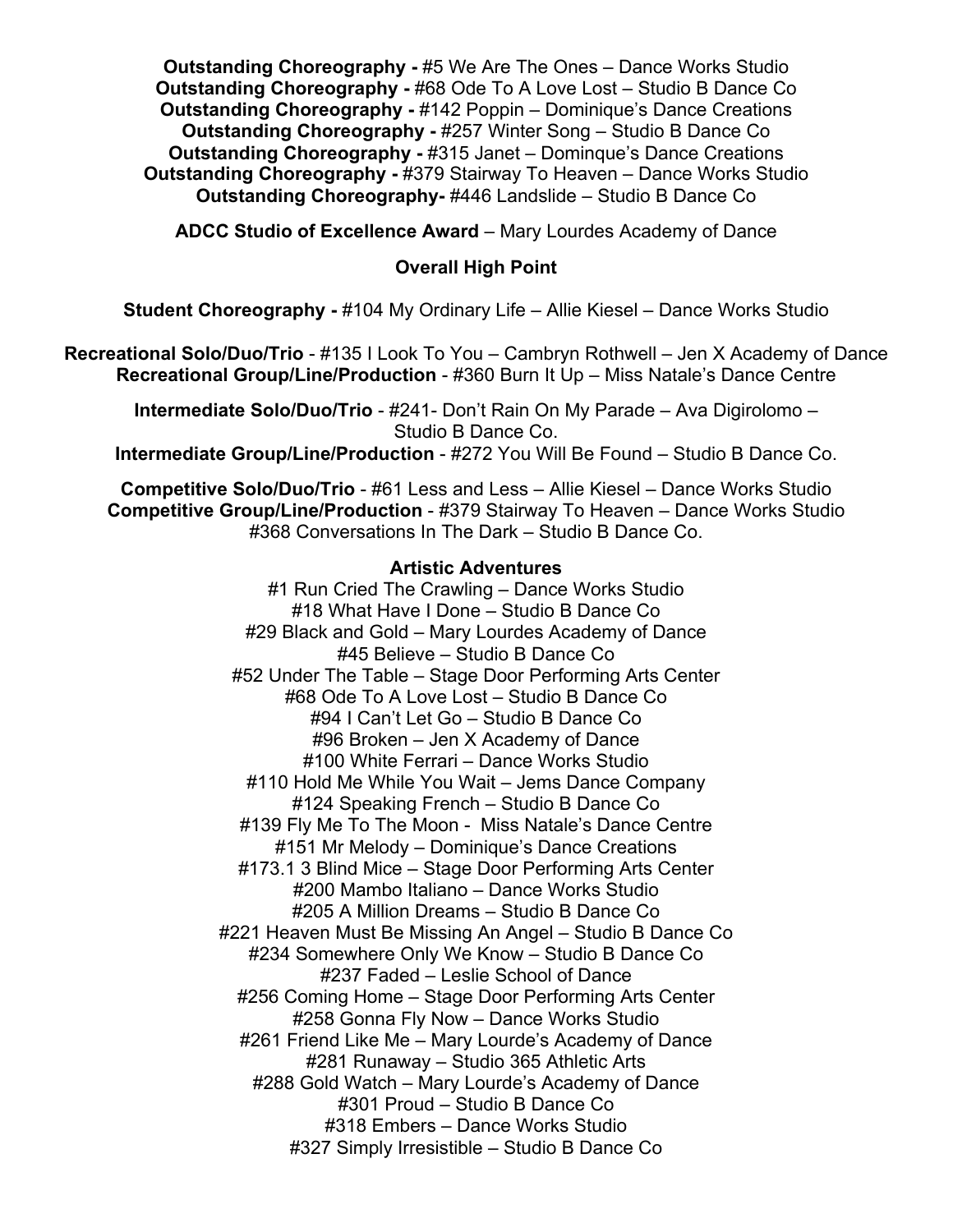#331 Sister Act – Dominique's Dance Creations #351 Lovely – Studio B Dance Co #374 Eye Of The Tiger – Stage Door Performing Arts Center #377 Carry You – Leslie School of Dance #386 Roxie – Jen X Academy of Dance #395 I'll Be Seeing You – Studio B Dance Co #404 Your Song – Mary Lourdes Academy of Dance #439 The Leaving Song – Miss Natales Dance Centre #449 OMG – Stage Door Performing Arts Center #463 Night We Met – Studio B Dance Co #466 Where Is The Love – Mary Lourdes Academy of Dance #471 Open Arms – Studio B Dance Co #482 Mein Herr – Stage Door Performing arts Center

#### **Elite Team Selection**

#3 Train Wreck – Dance Works Studio #5 We Are The Ones – Dance Works Studio #9 Train Wreck – Joan Condlin's Liverpool School of Dance #14 Shelter – Studio B Dance Co #19 Quite Miss Home – Studio B Dance Co #22 Soldier – The Dance Studio Camillus #23 Shake The Room – Studio B Dance Co #30 Burlesque – Mary Lourdes Academy of Dance #39 Remedy – Mary Lourdes Academy of Dance #42 Wild – Stage Door Performing Arts Center #48 Unconditionally – Studio B Dance Co #49 Listen – Jen X Academy of Dance #60 Body Love – Miss Natale's Dance Center #61 Less and Less – Dance Works Studio #66 Broken – Studio B Dance Co #67 My Way – Studio B Dance co #72 Eight – Studio 365 Athletic Arts #84 Hero – Mary Lourdes Academy of Dance #88 It's All Coming Back – Studio B Dance Co #92 She Used To Be Mine – Studio B Dance Co #97 Easy – Miss Natale's Dance Centre #101 Improv – Studio B Dance Co #103 After – Jen X Academy of Dance #108 It's Time – Leslie School of Dance #109 Exposed – Jems Dance Company #116 It's Going Down – Natale's Dance Centre #133 Cover Me In Sunshine – Celebrations Dance Center #135 I Look To You – Jen X Academy of Dance #142 Poppin – Dominique's Dance Creations #143 Hit Me With Your Best Shot – Studio B Dance Co #150 Brown Skinned Girl – Dominique's Dance Creations #167 What The World Needs Now – Mary Lourdes Academy of Dance #171 Busta Babies – Dominique's Dance Creations #181 Almost There – Leslie School of Dance #199 Beat It – Dance Works Studio #203 Choco Latte – Studio B Dance Co